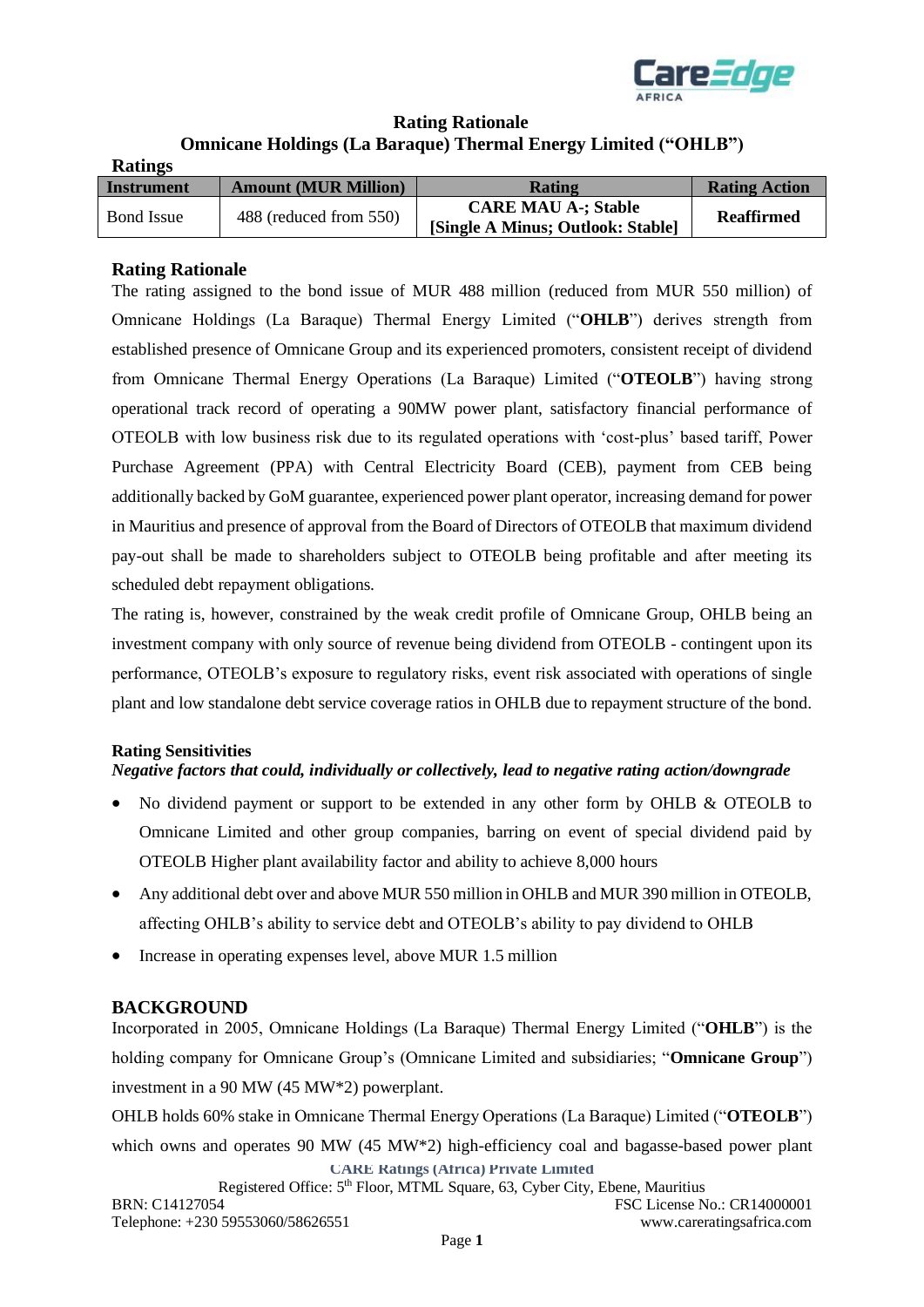

located in the Southern part of Mauritius (La Baraque, L'Escalier). The power plant is operational since 2007.

The other two shareholders of OTEOLB are Albioma (25%) and Sugar Investment Trust (15%). OHLB is a wholly-owned subsidiary of Omnicane Limited. Incorporated in 1926, Omnicane Limited is a public company (SEM) engaged in the cultivation of sugarcane, production of refined sugar, bioethanol and thermal energy.



OTEOLB's 90 MW thermal power plant uses coal and bagasse as fuel to produce power, which is sold to the Central Electricity Board (CEB) as per the Power Purchase Agreement (PPA). *OTEOLB pays dividend to OHLB and OHLB's sole revenue source is dividend income from OTEOLB. Hence, OHLB indirectly derives its total revenue from sale of electricity to the CEB.*

OHLB is governed by a 3-member Board of Directors comprising of Mr. Jacques M. d'Unienville (CEO and Director of Omnicane Limited), Mr. Nelson (CFO of Omnicane Limited) and Mr. Eddie Ah-Cham (Company Secretary of Omnicane Limited).

## **CREDIT RISK ASSESSMENT**

## **Long track record of Omnicane group & experienced promoters**

Omnicane Group is a long-established sugarcane group, with its origins dating back to 1850's. The primary activities of the group are cultivation of sugarcane and the production of refined sugar, bioethanol, thermal energy, and electricity in Mauritius. The group cultivates around 200,000 tonnes of sugarcane over 2,304 hectares of land. Since 2010, post centralisation of cane transformation, all the sugarcane harvested in the south of Mauritius is processed by Omnicane's fully integrated flexi-factory at La Baraque. Annually, the sugar mill crushes over 900,000 tonnes of sugarcane, comprising of their own harvest, that of 13 corporate planters (including around 102,000 tonnes supplied by Medine Sugar Estate) and 3,229 small planters. Accordingly, it produces around 100,000 tonnes of sugar (88,010 tonnes in 2020, representing 33% of sugar produced in Mauritius in 2019), 303,906 tonnes of bagasse and 19 million litres of bioethanol.

The Group's power supplied to the national grid (La Baraque-90 MW and Saint Aubin-35 MW) accounted for 26% (742 GWh) of Mauritius' total energy (2,882 GWh) in 2020.

While at La Baraque power is produced both from coal and bagasse, St. Aubin generates power only from coal: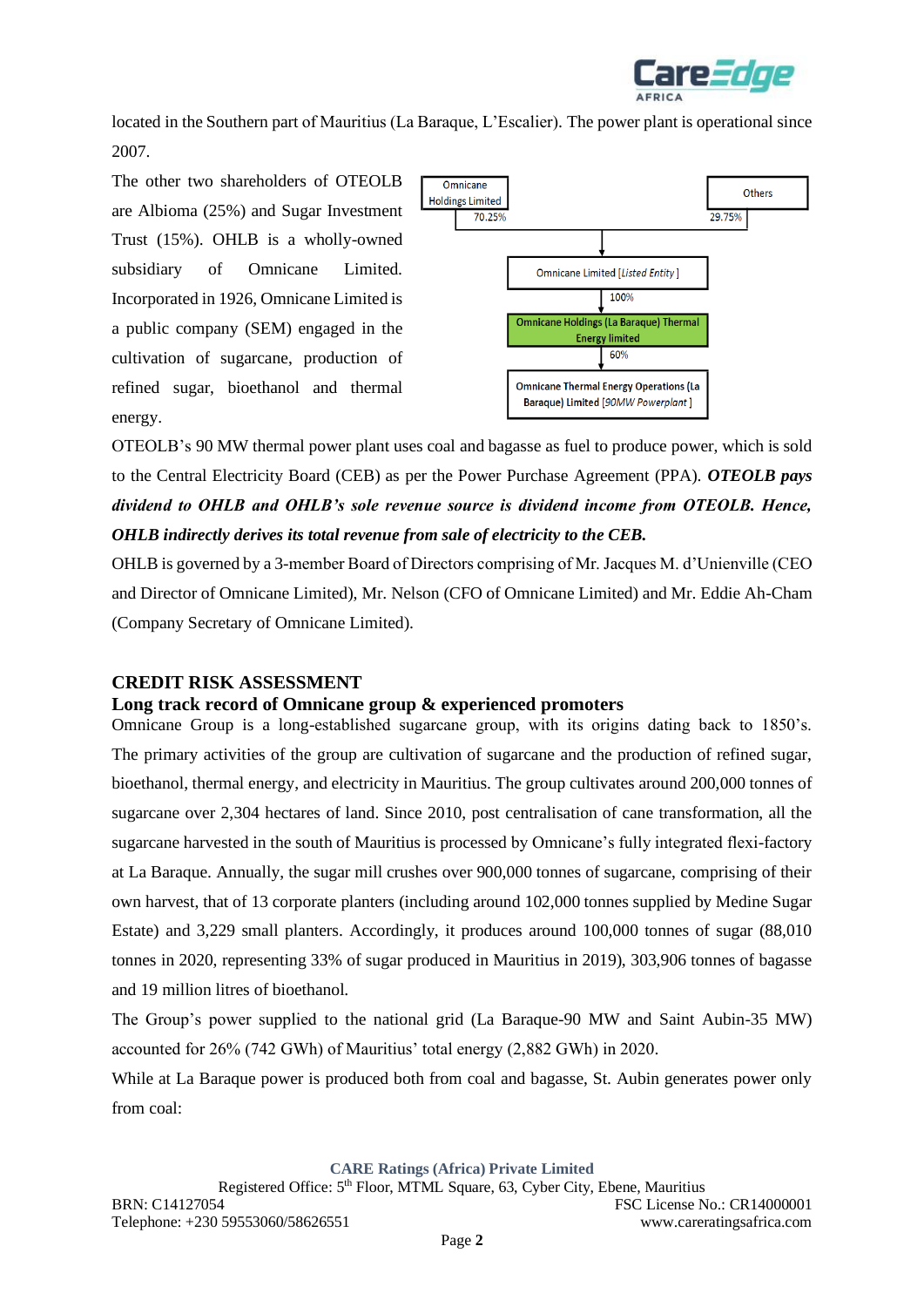

| <b>Electricity Produced</b><br>(GWh) | <b>From Bagasse</b>      |      |      | <b>From Coal</b> | <b>Total</b> |      |  |
|--------------------------------------|--------------------------|------|------|------------------|--------------|------|--|
|                                      | 2019                     | 2020 | 2019 | 2020             | 2019         | 2020 |  |
| La Baraque (90MW)                    | 155                      | 129  | 464  | 465              | 619          | 594  |  |
| St. Aubin (35MW)                     | $\overline{\phantom{0}}$ |      | 254  | 253              | 254          | 254  |  |
| <b>Total</b>                         | 155                      | 129  | 718  | 718              | 873          | 848  |  |

The Group also owns Holiday Inn Mauritius (3-star category and 140 room Hotel) situated within close proximity of the airport of Mauritius and is involved in the property sector. Outside Mauritius, Omnicane group has sizeable investments in hydroelectric projects in East Africa, 20% equity stake in Kwale International Sugar Company Limited (Kenya), 21% shareholding in Real Good Food plc which is a leading group of companies specialising in the production and marketing of value-added sugar products in the United Kingdom. The past audited financials of Omnicane Limited (Consolidated) are as under:

| <b>MUR Million</b>                  | <b>FY18</b> | <b>FY19</b> | <b>FY20</b> |
|-------------------------------------|-------------|-------------|-------------|
| Turnover                            | 4,245       | 4,553       | 4,470       |
| <b>EBITDA</b>                       | 950         | 1,085       | 717         |
| Interest                            | 632         | 664         | 633         |
| Non-recurring non-cash impairments  |             | 971         | 2,209       |
| <b>PAT</b>                          | (402)       | (1,061)     | (3,208)     |
| <b>GCA</b>                          | 242         | 629         | (426)       |
| <b>Total Debt</b>                   | 11,006      | 10,979      | 10,685      |
| Tangible Networth                   | 10,753      | 9,366       | 6,473       |
| EBITDA margin                       | 22%         | 31%         | 16%         |
| <b>Overall Gearing</b>              | 1.02        | 1.17        | 1.65        |
| Interest coverage (EBITDA/Interest) | 1.50        | 2.25        | 1.13        |

In FY20, Omnicane Limited's Consolidated revenue dipped because of the challenges faced during the COVID-19 pandemic and 2.5 months' lockdown in Mauritius. The Hospitality and Real Estate clusters were the most affected due to the closure of international borders. Additionally, more repairs and some of the critical equipment's overhaul was delayed thus impacting efficiency for the Energy cluster. The sugar cluster performed well with an increase in refined sugar production from 108,840 tons in 2019 to 156,255 tons in 2020 and a slightly better price for the sugar segment (MUR 12,282 per tons for 2020 compared to MUR 10,000 per ton in 2019). EBITDA was also lower for FY20. However, the Group recorded a non-cash impairment amounting to MUR 1.0 billion of its investment in the sugar project in Kenya, MUR 200 million impairment of the Holiday Inn Airport Hotel's property, plant and equipment following uncertainties on a back-to-normal level of operations and MUR 233 impairment of land conversion rights and real-estate related projects. The group also reported some forex loss of MUR 239 million following the depreciation of the Mauritian rupee and revaluation surplus of MUR 1.9 billion on its land bank. In FY20, the Group posted a cash loss of MUR 426 million (GCA positive at MUR 629 million for FY19).

As on December 31, 2020, Omnicane Limited (Consolidated) reported a debt figure of MUR 10,685 million [MUR 6,481 million at Omnicane Limited (Standalone) and MUR 4,204 million in

**CARE Ratings (Africa) Private Limited**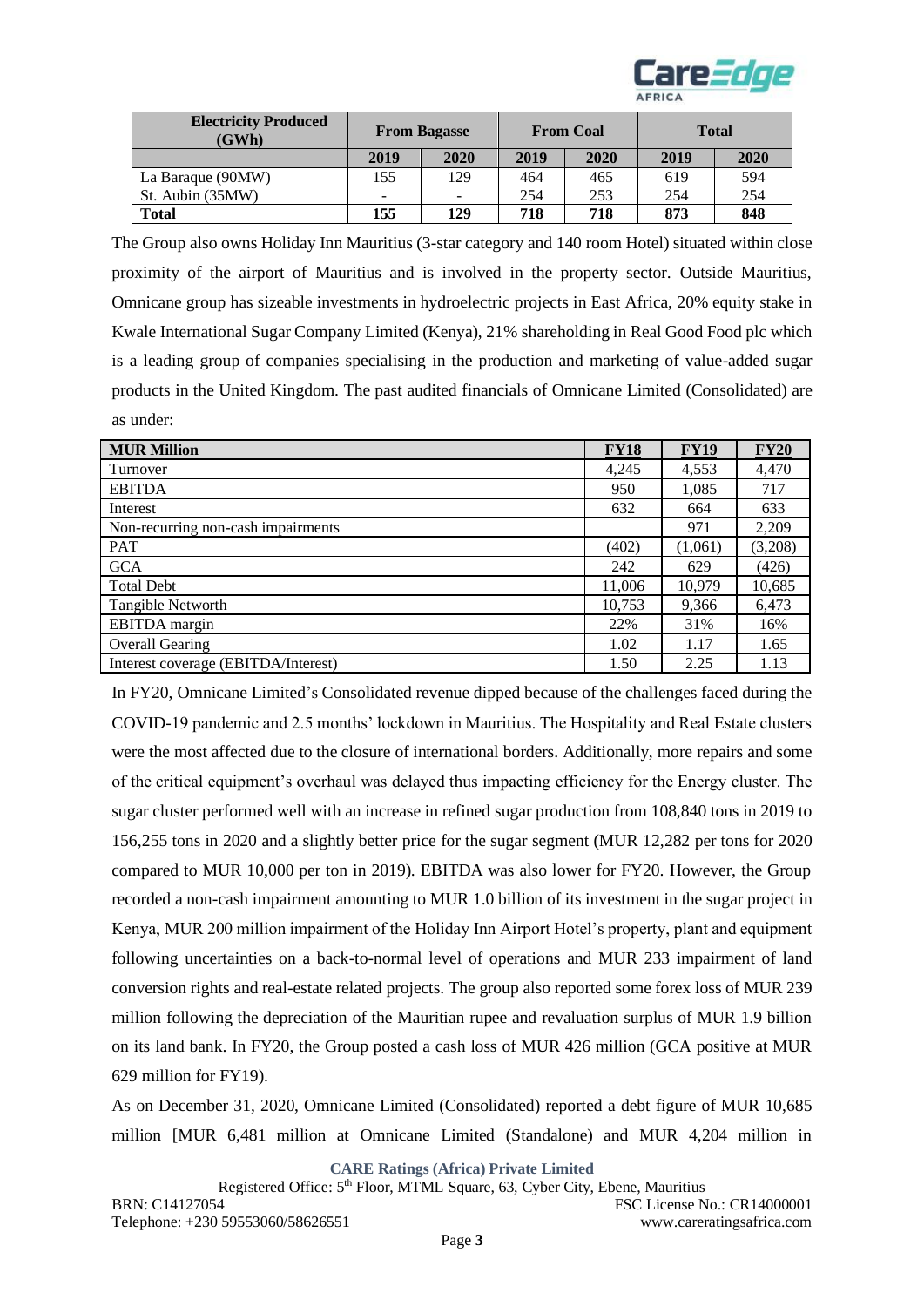

subsidiaries]. On June 11, 2021, Omnicane Limited signed a deal with the Mauritius Investment Corporation for sale of land aggregating to MUR 4,500 million. OL has received Mur 2,416 million and has utilized the same to repay debt in June 2021. The company will receive additional Mur 2,084 million on execution of Deed of Sale of land (expected by November 2021) and will utilize the same to repay debt. Post utilization of MIC proceeds, OL (Consolidated) will have total debt of MUR 6,235 million (MUR 2,031 million at the holding company). Finance costs is expected to decrease and gearing of Omnicane Limited will improve going forward.

## **Consistent flow of dividends from OTEOLB**

OHLB's (owning 60% in OTEOLB) main source of revenue is dividend received/receivable from OTEOLB, which has a stable dividend payment track record for last 10-12 years. OHLB received a dividend of Mur 90 million from OTEOLB and other income (interest income & management fees) of Mur 23 million in FY20. The company utilized the same for interest payment and scheduled principal repayment of Mur 47.4 million.

## **Low debt coverage ratios in OHLB due to repayment structure of the Bond**

The Bond of OHLB will be repaid out of the cashflow to be received as dividend from OTEOLB. As per the term sheet, annual repayment will be on 15<sup>th</sup> Oct. every year, since OTEOLB pays dividend on 30th Sept. every year, based on the following formula: **90%\* (Dividend received from OTEOLBoperational expenses – Interest).** OHLB's annual operating expenses are capped at MUR 1.5 million per annum (in line with past track record of operational expenses). The past and projected dividend flows from OTEOLB and debt repayments are as follows:

| <b>Particulars</b>      | <b>FY15</b> | <b>FY16</b> | <b>FY17</b>        | <b>FY18</b> | <b>FY19</b> | <b>FY20</b> | <b>FY21</b> | <b>FY22</b> | FY23 | FY24                       | FY25 | <b>FY26</b> | FY27 |
|-------------------------|-------------|-------------|--------------------|-------------|-------------|-------------|-------------|-------------|------|----------------------------|------|-------------|------|
| (MUR Million)           |             |             | (Already received) |             |             |             |             |             |      | (Projected to be received) |      |             |      |
| Total Dividend paid /to | 140         | 150         | 200                | 150         | 125         | 125         | 125         | 180         | 180  | 180                        | 190  | 190         | 190  |
| be paid by OTEOLB       |             |             |                    |             |             |             |             |             |      |                            |      |             |      |
| OHLB's 60% share        | 84          | 90          | 120                | 90          | 75          | 75          | 75          | 108         | 108  | 108                        | 114  | 114         | 114  |
| Interest Repayment      |             |             |                    |             |             | 28          | 25          | 23          | 20   | 16                         |      |             |      |
| Principal repayment     |             |             |                    |             |             | 42          | 44          | 75          | 78   | 87                         | 91   | 95          | 38   |

The principal repayment amount is not fixed and will vary with the dividend received from OTEOLB. The Board of Directors of OTEOLB has unanimously approved that maximum dividend pay-outs shall be made to the shareholders of OTEOLB subject to OTEOLB being profitable and satisfying the terms and conditions of its existing indebtedness.

The cashflows to be utilized for repayment of the bond in OHLB will be in the form of dividend from OTEOLB. Accordingly, CRAF has analyzed the operational and financial performance of OTEOLB:

# **Strong operational and financial performance of the dividend paying subsidiary- OTEOLB (operating 90 MW coal and bagasse based powerplant)**

**Background**: In 2005, OTEOLB decided to construct and operate a coal and bagasse based 90 MW

(45MW\*2) powerplant next to its sugar mill in La Baraque, L'Escalier (Southern part of Mauritius).

**CARE Ratings (Africa) Private Limited**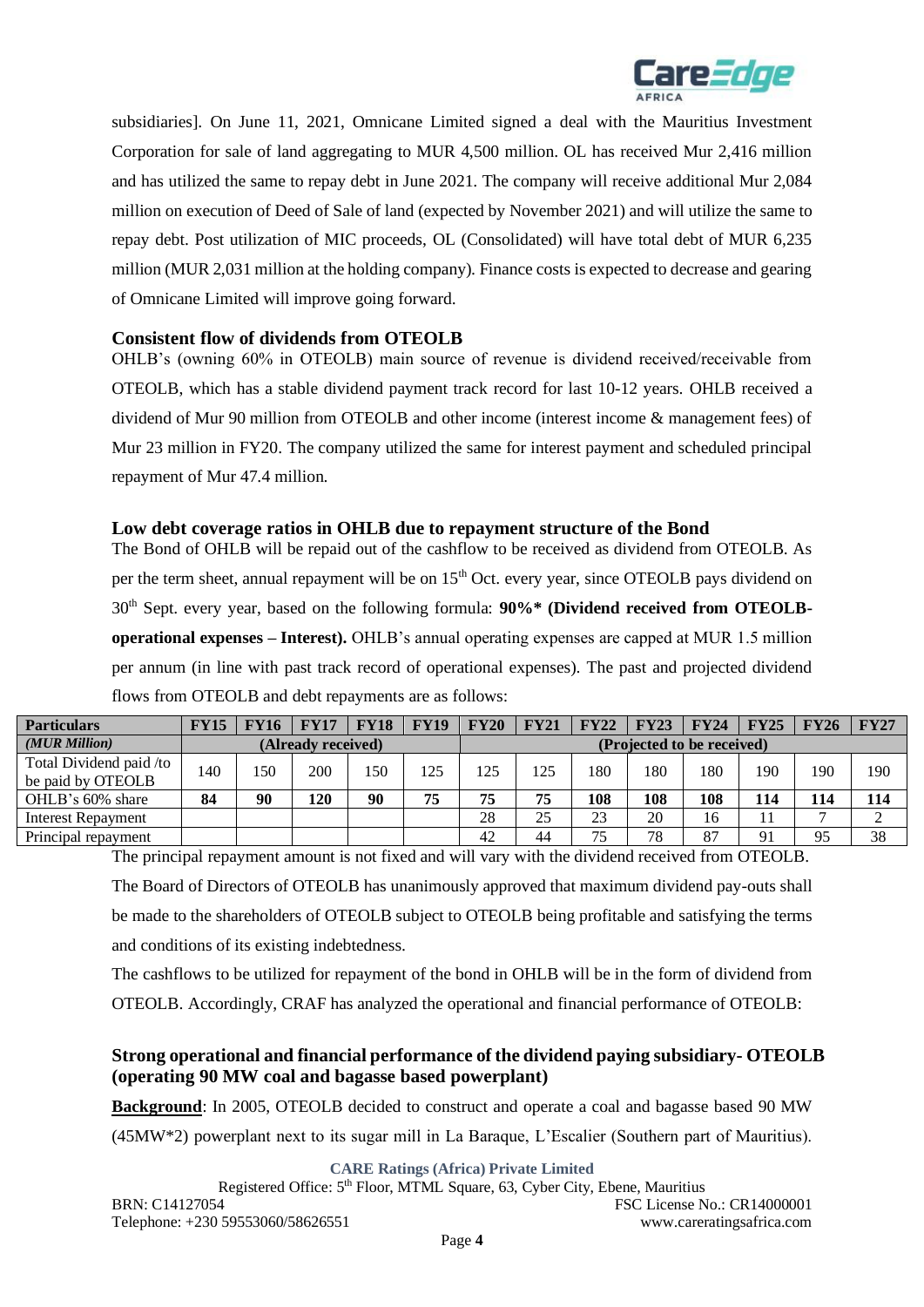

Accordingly, the company was the successful bidder of a Request for Proposal issued by CEB in December 2003.

The PPA became effective on the Effective Date (i.e. 17 November 2005) for an Initial Term, which includes the period from the Effective Date until the 20th Anniversary of the Final Commercial Operation Date.

The Final Commercial Operation Date was on the 01 August 2007. The 90MW power plant was constructed by Albioma (one of the shareholders) at an aggregate cost of MUR 4.0 billion (debt- MUR 3.2 billion and equity – MUR 0.8 billion i.e. debt: equity ratio of 80:20) and was operational from August 2007. The financing cost and commercial operational date was within the PPA terms.

The dual fuel system of the bagasse and coal fired cogeneration plant allows for continuous generation of power throughout the year due to bagasse being used as main fuel during harvest season (June-December) and coal being the primary fuel for the remaining months.

OHLB holds 60% stake in OTEOLB. The other two shareholders of OTEOLB are Albioma (25%) and Sugar Investment Trust (15%).

**Shareholders**: **Albioma** is a French company (listed in the NYSE Euronext Regulated Market in Paris) with over 30 years of operations, which commissioned the world's first hybrid bagasse/coal cogeneration plant (62 MW) on Reunion Island in 1992. In 2000, Albioma commissioned its first bagasse/coal power plant (70 MW) of Mauritius. In 2007, the company commissioned the 90 MW bagasse/coal power plant for OTEOLB in Mauritius. Since incorporation, OTEOLB's plant operation and maintenance is supervised by officials of Albioma. As on June 30, 2021, Albioma has an installed capacity of 910 MW of solar and bagasse/coal cogeneration power plant located in France, Mauritius, Reunion Island, Brazil, and other French territories.

**Sugar Investment Trust (SIT)**, a corporate body established in 1994 by an Act of Parliament, was set up as a participation scheme offering sugar cane planters and employees of the sugar industry the opportunity to participate in the ownership of sugar milling companies through equity. GoM owns 6.5% and National Pension Fund owns 10.6% stake in SIT.

**Operation and Maintenance of the Plant:** OTEOLB has entered into an agreement with Albioma for construction, operation, and maintenance of the plant. The technical services agreement with Albioma for operation and maintenance of the plant is as per the agreed terms of the PPA. In the PPA there are different charges to be paid by CEB. These charges include the cost of operation and maintenance. A reference amount for each of these charges are listed in the PPA, together with the respective indexation formula applicable annually. This reference amount corresponds on normal cost of operation and maintenance.

OTEOLB is a professionally managed company. It is governed by an 8-member Board of Directors comprising of 3 executive members and 5 non-executive members, including a director from Albioma. Mr. Jacques M. d'Unienville (CEO of Omnicane Limited) is the Chairman of the Board.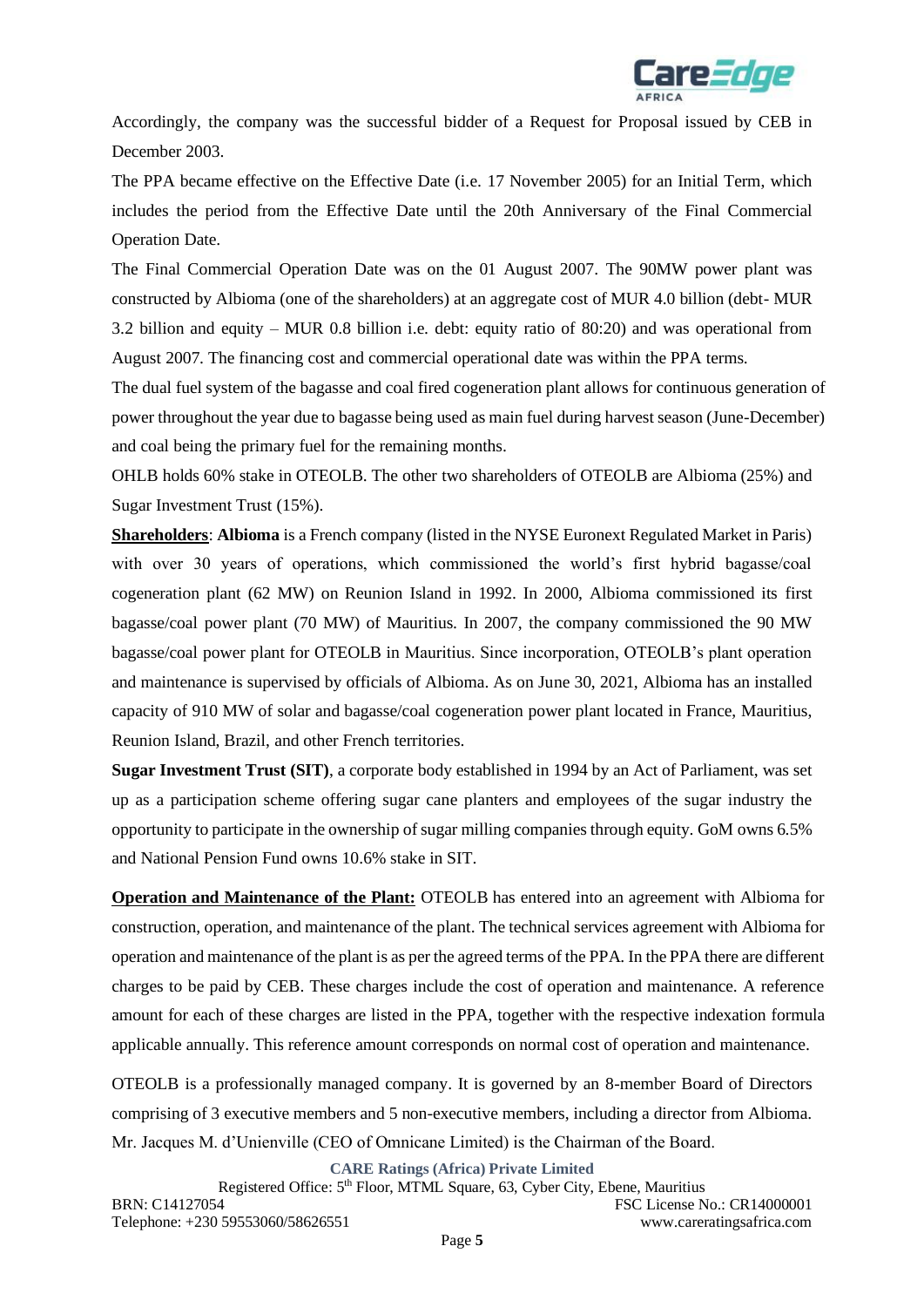

## **Salient features of the PPA**

**Low payment Risk**: OTEOLB has a 20-year PPA with the CEB expiring in July 2027. The Government of Mauritius has unconditionally guaranteed the due and punctual performance of CEB's payment obligations to OTEOLB contained in the PPA. In the event of any failed payments of the CEB, GoM undertakes to pay any amount owed within 20 business days of the receipt of a written demand from OTEOLB. However, for the last 12 years, CEB has paid all the invoices raised by OTEOLB well within the stipulated timelines and in no instance OTEOLB had approached GoM.

**Low offtake Risk:** The PPA requires the power plant to be available to CEB for a minimum of 8,000 hours annually. With the exception of 2018, 2019 and 2020, the power plant was available for over 8,000 hours annually (i.e., 334 days @ 24 hours a day) from 2007 to 2017 with the normal 1-month closure for maintenance. In FY18, one of the units (45 MW) was shut down for 135 days due to a lightning strike. Accordingly, the average availability of both units (2 x 45 MW) was around 6,350 hours (79%) as against 8,000 hours. In FY19, the power plant was available for 7,946 hours (99%) because of maintenance exercise overrun of around 2 days. In FY20, the power plant was available for 7,693 hours (96%) because of maintenance exercise overrun for a month because of unforeseen circumstances of the pandemic. The power generation depends on the requirement by CEB on real time basis. During the last 4 years, OTEOLB has exported 87% of its power generated to the National Grid. OTEOLB accounted for 18% of the total electricity produced in Mauritius in 2020.

#### **Pass-through of major operating charges**:

As per the PPA, the major components of revenue are Energy Charge and Capacity Charge.

#### **Energy charge**

As per the PPA, the major components of revenue are Energy Charge and Capacity Charge. Energy charge includes cost of coal and bagasse used in production, fuel handling costs and variable operation & maintenance charges, is fully passed through to CEB. Coal purchase and delivery are under OTEOLB's responsibility. The CEB pays the coal cost, insurance, and freight price for the contract coal quantity only.

**Capacity charge:** As per the PPA, the capacity charge includes the following:

- ➢ Fixed O&M charge
- $\triangleright$  Equity charge
- ➢ Financial charge.

| <b>Capacity Charge (MUR Million)</b>     | 2017 | 2018 | 2019 | 2020 |
|------------------------------------------|------|------|------|------|
| Fixed Operational & Maintenance charge   | 219  | 196  | 196  | 207  |
| <b>Equity Charge</b>                     | 226  | 231  | 229  | 240  |
| Financial Charge                         | 422  | 383  | 384  | 383  |
| <b>Total Capacity Charge</b>             | 868  | 811  | 809  | 830  |
| Plant availability Factor (%)            | 100  | 79   | 99   | 96   |
| Actual Capacity charge received from CEB | 868  | 641  | 803  | 799  |

\* Financial charge will become NIL, post repayment of MUR 780 million debt in OTEOLB.

**CARE Ratings (Africa) Private Limited**

Registered Office: 5<sup>th</sup> Floor, MTML Square, 63, Cyber City, Ebene, Mauritius BRN: C14127054 FSC License No.: CR14000001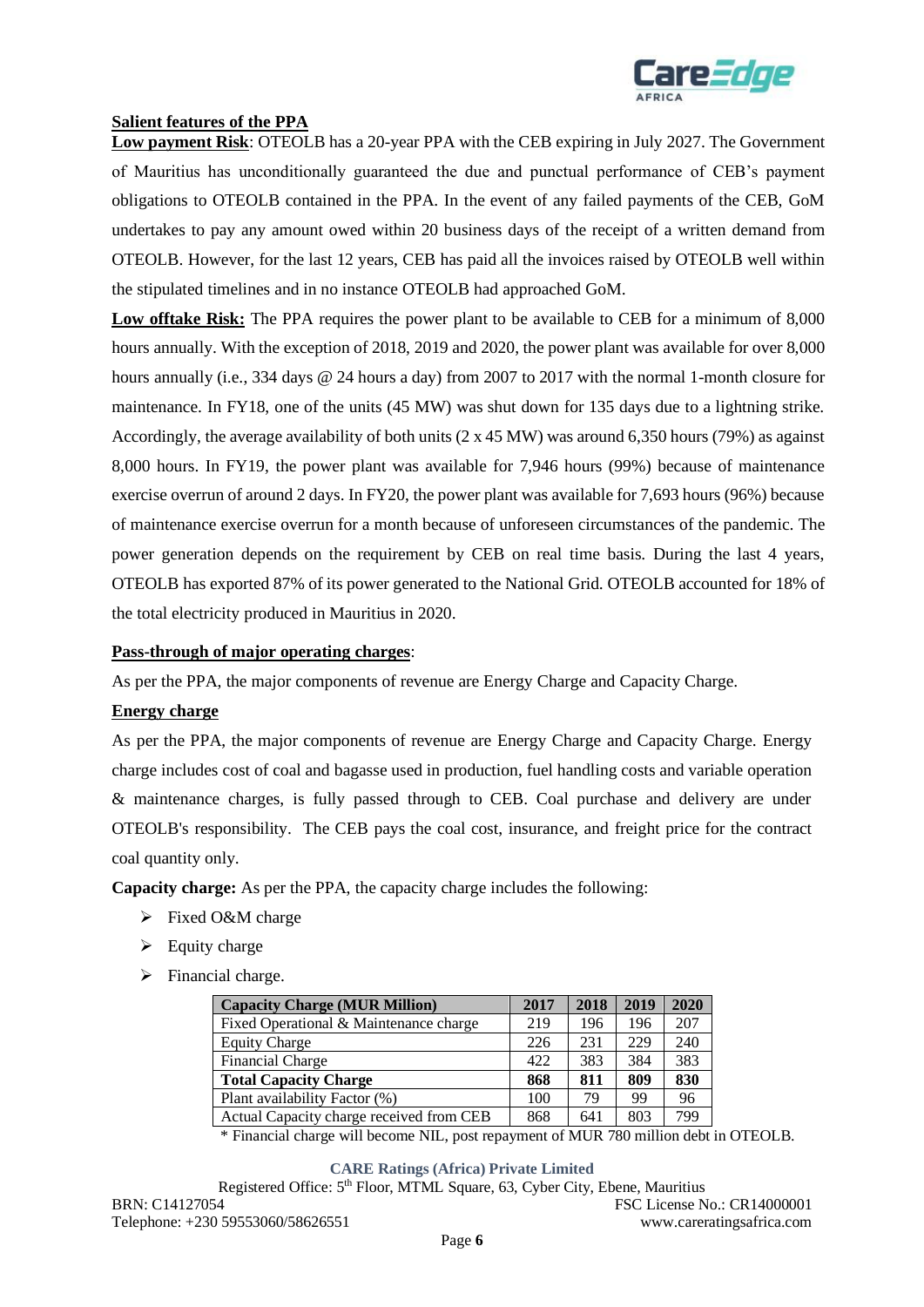

Total capacity charge is payable by CEB, to OTEOLB, depending on availability of the plant (captured by equivalent availability factor). If the plant is available for at least 8,000 hours per annum, OTEOLB receives the full Capacity charge, and if not, OTEOLB receives a lower amount in proportion to the number of hours the plant was available to CEB. In FY20, OTEOLB's plant was available for 7,693 hours (against 8,000 hours).

As the plant was available for less than the minimum hours, OTEOLB has received Mur 799 million from CEB (96% of total capacity charge).

**Insurance coverage:** OTEOLB has taken insurance covers for *Fire & Allied Perils* (coverage from damages that fire or perils can cause to its plant & machinery), *consequential loss following Fire & Allied Perils* (coverage against loss of income due to fire in the plant), *Machinery Breakdown* (coverage against unexpected accident for machines, including repairs and replacement for the normal course of business), *consequential loss following Machinery Breakdown* (coverage against other losses cascading from machinery breakdown) and *terrorism and sabotage* from Swan Insurance*,* to mitigate the risks inherent in a powerplant. All losses are covered over an excess of MUR 40 million.

**Steady fuel Sourcing arrangements:** OTEOLB uses both coal and bagasse as input for power generation. During the sugarcane crop season, bagasse is the main source of energy, whilst coal is used during the off-crop season. However, coal is the main fuel accounting for 70-80% of total annual power production. The plant runs on Grade B non-coking coal (Gross Calorific Value of 6,100). The company annually uses  $200,000 - 260,000$  tons of coal (efficiency of around 500-530 tonnes of coal used to produce 1 Gwh for last 3 years). The coal usage is in line with PPA, and any inefficiency have to be borne by OTEOLB.

*The coal procurement is done centrally by Coal Terminal (Management) Co. Ltd ("CTMC") for the account of Independent Power Producers (IPPs) of Mauritius through a transparent tendering process disclosed to the CEB. CTMC is responsible from the tendering to the delivery of coal to OTEOLB. CEB has a representative on the board of CTMC who acts as an observer to the coal purchase process. CEB representative provides to CTMC its views on the coal purchase process to ensure that CTMC purchases coal on behalf of IPPs on most economic basis. CEB pays for the actual coal, insurance, and freight price for the contracted coal quantity.* 

Bagasse is procured from Omnicane Milling Operations Limited ("OMOL"), which is the sugar mill of Omnicane Group. OMOL derives 300,000-400,000 tons of bagasse annually from its milling operations and supplies 100% of the bagasse to OTEOLB. Under the PPA between CEB and OTEOLB, for Bagasse Energy CEB pays for Variable O&M Charge, Bagasse Transfer Price, Bagasse Maintenance Charge and Bagasse Incentive Charge. The price of bagasse fixed by OMOL is governed by a Product Exchange Agreement between OMOL and OTEOLB, whereby OMOL supplies bagasse to OTEOLB in exchange of steam and electricity.

**CARE Ratings (Africa) Private Limited**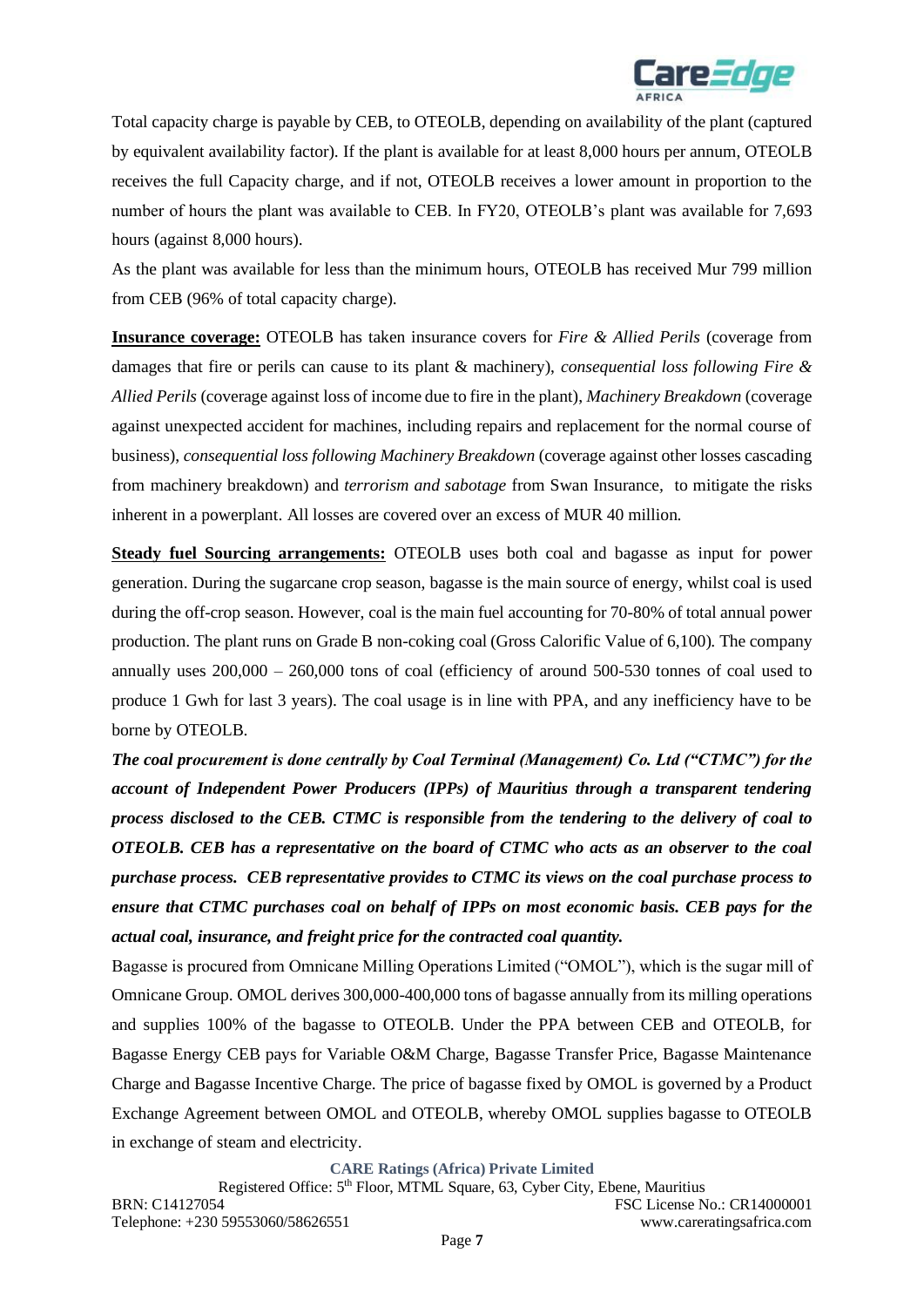

**Experienced plant operator (Albioma)**: Albioma has been appointed as OTEOLB's plant operator with responsibilities for maintenance since construction phase. This gives the plant access to expertise and technical support from an established international power company. With over 500 experts working for Albioma Group in, it has a total installed capacity of 1,011 MW across 8 countries [Mauritius (195 MW): Terragen (70MW), Saint Aubin (35MW) and La Baraque (90MW)] and its plants generated a total of 3.6 TWh of electricity in 2020. In 2020, Albioma's generating plants remained available for 91.6% of the time. In FY20 (Jan – Dec), Albioma achieved a consolidated revenue of EUR 507 million (2019: EUR 506 million), EBITDA of EUR 206 million (2019: EUR 183 million) and PAT of EUR 55 million for 2020 (2019: EUR 44 million).

## **Central Electricity Board – Sole distributor of electricity in Mauritius with established track record of Invoice payment well within the stipulated timelines**

Established in 1952, the Central Electricity Board ("CEB") is a parastatal body (wholly owned by GoM) and operates under the aegis of the Ministry of Energy and Public Utilities. CEB, is the sole organisation responsible for the transmission and distribution of electricity in Mauritius. CEB also generates approximately 40.8% of total power supply of Mauritius with its 4 thermal powerplants and 10 hydroelectric plants. In 2020, CEB produced 1,176 GWh of energy [accounting for 40.8% of the total energy supply to the national grid for 2020 (2,882 GWh)].

Given that CEB is the sole supplier of power to the population, CEB purchased additional 1,706 GWh (59.2%) from the following Independent Power Producers (IPPs):

| <b>IPPs</b>               | <b>Installed capacity MW)</b> | GWh generated in 2020 |
|---------------------------|-------------------------------|-----------------------|
| <b>Thermal</b>            |                               |                       |
| <b>OTEOLB</b> (Omnicane)  | 90.00                         | 520.8                 |
| OTEOSA (Omnicane)         | 32.50                         | 221.5                 |
| Others                    | 111.35                        | 803.0                 |
| <b>Total Thermal (D)</b>  | 233.85                        | 1,545.3               |
| <i>Others</i>             |                               |                       |
| Total photovoltaic* $(E)$ | 72.49                         | 145.6                 |
| Total wind $(F)$          | 9.35                          | 15.1                  |
| Total IPPs $(G=D+E+F)$    | 315.7                         | $1,706.0(59.2\%)$     |

\*Total PV includes power produced under Small/Medium scale distributed generation scheme

IPPs produce power as per requirement of CEB, barring their auxiliary/captive consumption. Power is transferred from various powerplants via 66 kV lines interconnecting powerplants and major 66/22 kV substations. As per the latest Annual report (2019), CEB posted a revenue of MUR 16,700 million (Mur 16,000 million in FY18) and PAT of MUR 440 million (Mur 1,900 million in FY18) for the period of 12 months ended June 30, 2019. As on June 30, 2019, CEB had a total borrowing of MUR 4.2 billion. During discussion, Omnicane management stated that CEB is a stable profitable company with strong financial and operational parameters. They stated that every month-end, OTEOLB invoice CEB based on the total MWh supplied to CEB for the month, post which CEB settles its dues.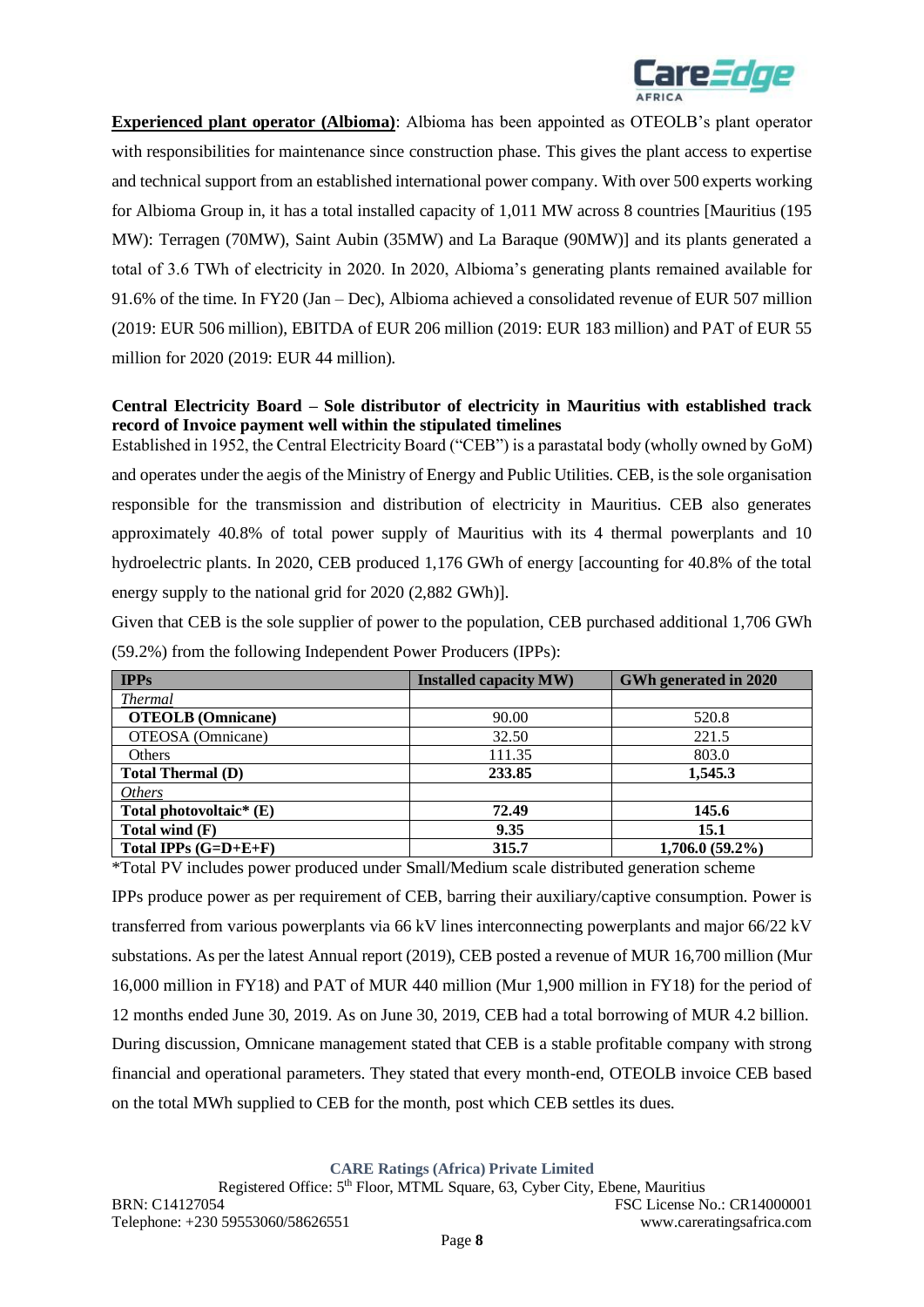

# **Industry Risk**

Mauritius has a total installed capacity of 862 MW comprising of capacity of the plants owned by CEB, Independent Power Producers (IPPs), producers under Small Scale Distributed Generation Scheme and Medium Scale Distributed Generation Scheme. In CY20, the total energy supply to the National Grid was 2,882 GWh (2019: 3,237 GWh) and the average price of electricity charged to customers was around MUR 6.00 per kWh.

CEB is the sole organization responsible for the transmission and distribution of electricity to the population. In 2020, CEB produced 1,176 GWh of energy, accounting for 40.8% of the total energy supply of the national grid for 2020 (2,882 GWh). Given that CEB is the sole supplier of electrical power to the population, CEB purchased additional 1,706 GWh (59.2%) from the IPPs. IPPs produce power as per requirement of CEB, barring their auxiliary/captive consumption. The power sector has a mix of different fuels used to produce power. Transmission from various power plants is done via 66 kV lines interconnecting power plants and major 66/22 kV substations. The 22 kV outgoing lines from these substations either supply the rural regions or are used for 'sub-transmission' feeding 22/6.6 kV substations. CEB, being responsible for the transmission and distribution system, operates 24-hour basis System Control Centre situated in Curepipe to ensure system availability.

In terms of fuel used to generate power, Mauritius is still heavily reliant on Heavy Fuel Oil (accounting for 36.7% of power generated in 2020) and Coal (accounting for 39.5% of power generated in 2020). Bagasse (13.3%) leads the way among other fuels due to Island's significant sugarcane production. In CY20, electricity generation decreased by 11.0% from 3,237 GWh (278 Ktoe) in 2019 to 2,882 GWh (248 Ktoe), of which 76.1% (2,194 GWh or

| <b>Generation in 2020</b> |            |               |  |  |  |
|---------------------------|------------|---------------|--|--|--|
| <b>Fuel</b>               | <b>GWH</b> | $\frac{0}{0}$ |  |  |  |
| <b>HFO</b>                | 1,056.3    | 36.7%         |  |  |  |
| Coal                      | 1,137.6    | 39.5%         |  |  |  |
| <b>Bagasse</b>            | 383.6      | 13.31%        |  |  |  |
| <b>PV</b>                 | 145.7      | 5.05%         |  |  |  |
| Hydro                     | 115.8      | 4.02%         |  |  |  |
| Landfill Gas              | 24.8       | 0.86%         |  |  |  |
| Wind                      | 18.1       | 0.63%         |  |  |  |
| Kerosene                  | 0.5        | 0.02%         |  |  |  |
| <b>Total</b>              | 2,937.2    | 100%          |  |  |  |

189 Ktoe) was generated from non-renewable sources and 23.9% (688 GWh or 59 Ktoe) from renewable sources.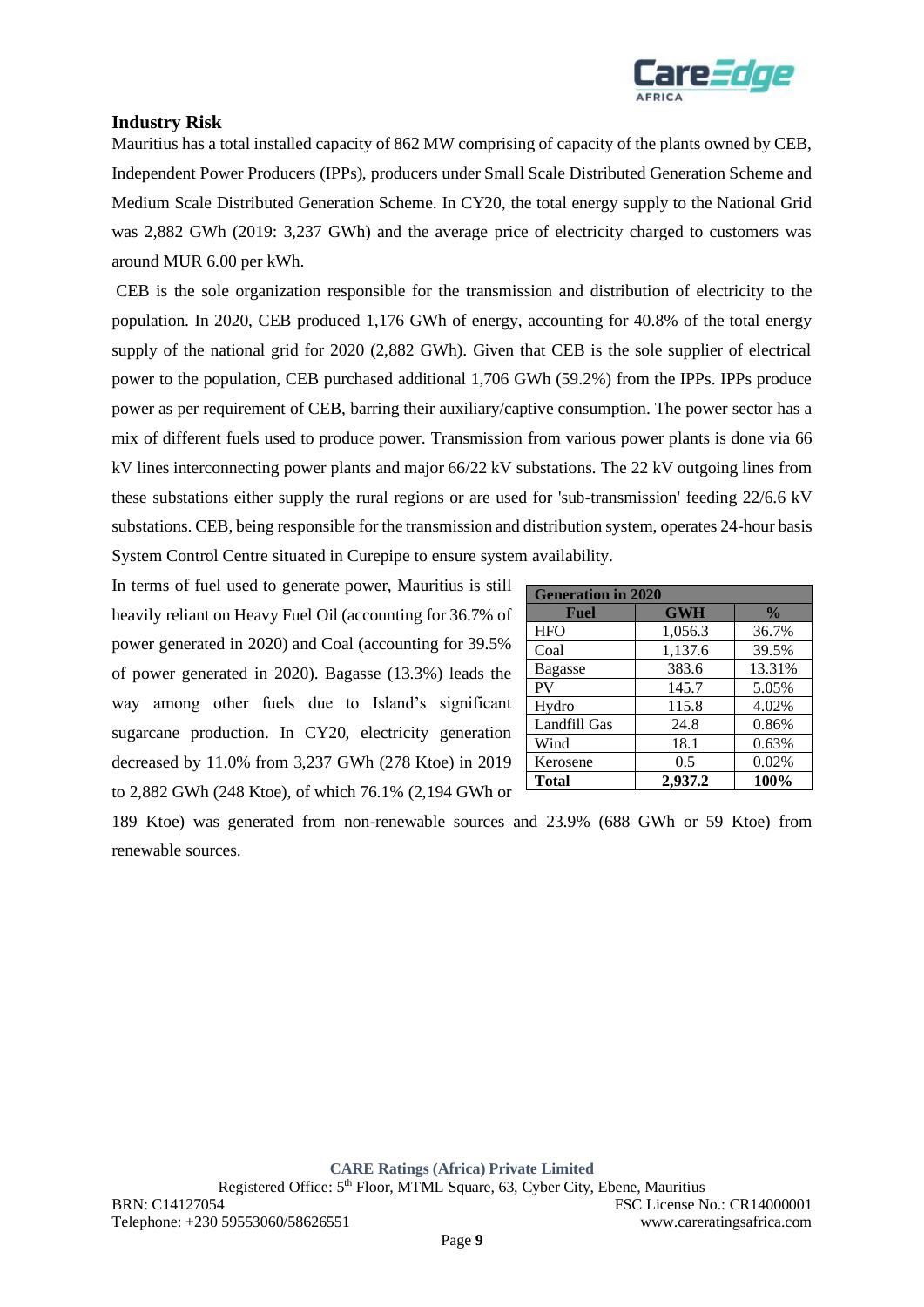

#### **FINANCIAL PERFORMANCE Standalone Financial performance of OHLB** *MUR Million*

| Standarone Financial performance of Officio | MUN MIIIION   |          |  |  |
|---------------------------------------------|---------------|----------|--|--|
| For the year ended as on                    | <b>Dec-19</b> | $Dec-20$ |  |  |
|                                             | 12M           | 12M      |  |  |
| <b>Total Income</b>                         | 99            | 113      |  |  |
| <b>EBITDA</b>                               | 85            | 111      |  |  |
| Interest                                    | 24            | 22       |  |  |
| <b>PBT</b>                                  | 60            | 89       |  |  |
| <b>PAT</b>                                  | 60            | 89       |  |  |
| Gross Cash Accruals (GCA)                   | 60            | 89       |  |  |
| Dividend paid/proposed                      | $\Omega$      | 29       |  |  |
| Equity share capital                        | 457           |          |  |  |
| Tangible networth                           | 517           | 122      |  |  |
| Total debt                                  | 817           | 488      |  |  |
| Cash                                        | 257           | $\Omega$ |  |  |
| <b>Key Ratios</b>                           |               |          |  |  |
| EBITDA margin                               | 85.58         | 98.50    |  |  |
| PAT margin                                  | 61.06         | 78.90    |  |  |
| ROCE-operating $(\%)$                       | 1.08          | 2.16     |  |  |
| RONW(%)                                     | 12.40         | 27.83    |  |  |
| Long-term debt to equity ratio              | 0.97          | 3.47     |  |  |
| Overall gearing ratio                       | 1.58          | 4.00     |  |  |
| Interest coverage (times)                   | 3.49          | 5.08     |  |  |
| Total debt/EBITDA                           | 4.83          | 4.39     |  |  |

OHLB received a dividend of Mur 90 million from OTEOLB and other income (interest income & management fees) of Mur 23 million in FY20. The company utilized the same for interest payment and scheduled principal repayment of Mur 47.4 million. OHLB posted a PAT of MUR 89 million in FY20.

**Reduction in Share Capital:** In 2019, OHLB raised a Bond of MUR 550 million which was up streamed to Omnicane Limited as shareholder loan so as to reduce debt at Omnicane Limited. In return, OHLB receives interest from Omnicane Limited which gives rise to a tax payable on the interest receivable. In view of a tax planning exercise done by the Group in 2020, a capital reduction exercise was carried out to decrease the tax payable by OHLB. The goal of the capital reduction was to reduce the shareholder loan balance between Omnicane and OHLB. Post such reduction, OHLB has receivables of MUR 150 million from Omnicane Limited, in which the company received interest (@5%) in FY21.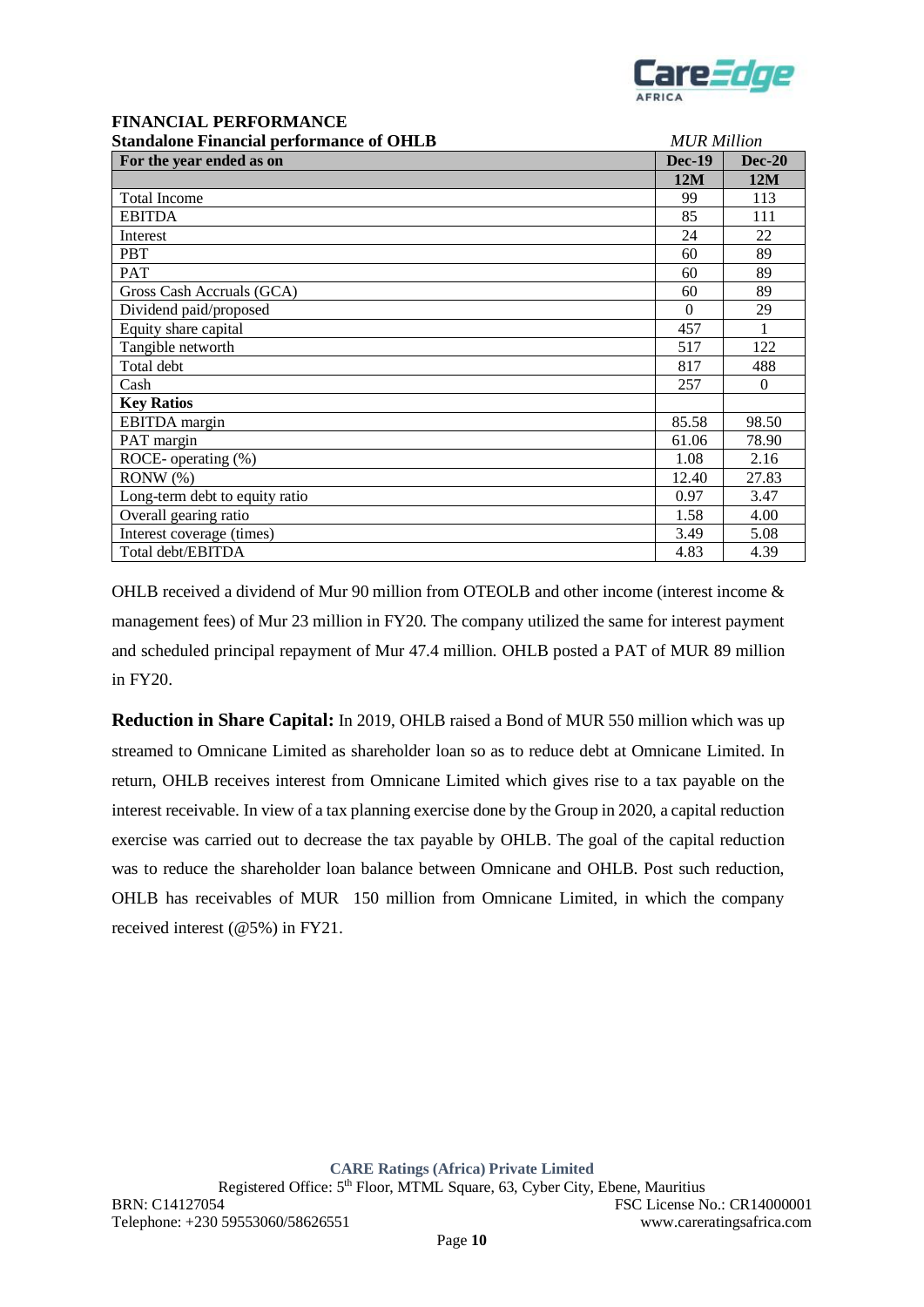

| <b>Standalone Financial performance of OTEOLB</b> |                | <b>MUR Million</b> |               |  |  |  |
|---------------------------------------------------|----------------|--------------------|---------------|--|--|--|
| For the year ended as on                          | <b>Dec-18</b>  | <b>Dec-19</b>      | <b>Dec-20</b> |  |  |  |
|                                                   | <b>Audited</b> |                    |               |  |  |  |
| Revenue from sale of electricity                  | 1,645          | 1,948              | 1,845         |  |  |  |
| Other Income (Interest income/Rental Income)      | 12             | 8                  | 8             |  |  |  |
| <b>Total Income</b>                               | 1,658          | 1,956              | 1,853         |  |  |  |
| <b>EBITDA</b>                                     | 487            | 633                | 452           |  |  |  |
| Depreciation & amortisation                       | 206            | 214                | 116           |  |  |  |
| Interest                                          | 101            | 84                 | 55            |  |  |  |
| <b>PBT</b>                                        | 176            | 297                | 280           |  |  |  |
| <b>PAT</b>                                        | 144            | 250                | 227           |  |  |  |
| Gross Cash Accruals (GCA)                         | 382            | 465                | 343           |  |  |  |
| Dividend paid/proposed                            | 150            | 125                | 150           |  |  |  |
| Equity share capital                              | 761            | 761                | 761           |  |  |  |
| Tangible networth                                 | 1,166          | 1,295              | 1,375         |  |  |  |
| Total debt                                        | 1,391          | 1,107              | 702           |  |  |  |
| Cash & Bank balances                              | 81             | 29                 | 56            |  |  |  |
| <b>Key Ratios</b>                                 |                |                    |               |  |  |  |
| EBITDA / Total operating income                   | 29.36          | 32.34              | 24.39         |  |  |  |
| PAT / Total income                                | 8.71           | 12.80              | 12.24         |  |  |  |
| ROCE-operating (%)                                | 9.49           | 15.21              | 13.49         |  |  |  |
| $RONW$ $%$                                        | 12.37          | 20.35              | 16.99         |  |  |  |
| Long-term debt to equity ratio                    | 0.94           | 0.60               | 0.23          |  |  |  |
| Overall gearing ratio                             | 1.19           | 0.85               | 0.51          |  |  |  |
| Interest coverage (times)                         | 4.81           | 7.49               | 8.15          |  |  |  |
| Long-term Debt/EBITDA                             | 2.25           | 1.23               | 0.69          |  |  |  |
| Total debt/EBITDA                                 | 2.86           | 1.75               | 1.55          |  |  |  |
| Current ratio                                     | 2.02           | 2.46               | 1.6           |  |  |  |
| Quick ratio                                       | 1.28           | 1.42               | 1.0           |  |  |  |
| Average collection period (days)                  | 41             | 41                 | 64            |  |  |  |
| Average inventory (days)                          | 103            | 97                 | 95            |  |  |  |
| Average creditors (days)                          | 52             | 53                 | 51            |  |  |  |
| Operating cycle (days)                            | 92             | 85                 | 108           |  |  |  |
| Working capital turnover ratio                    | 3.54           | 3.78               | 5.3           |  |  |  |

In FY20, revenue from sale of energy was lower due to lower electricity production (as the plant was unavailable for one month due to delay in repairs and maintenance during the lockdown period). It operated for only 7,693 hours in FY20. Accordingly, the plant was available for less than the minimum hours and OTEOLB received Mur 799 million from CEB (i.e., 96% of the total capacity charge).

During the normal maintenance undertaken in February-March 2020, a team of engineers came from France for overhauling of the turbine and the plant. Due to COVID-19 pandemic they left without completing the full overhauling within the stipulated period of one month. The local team had to complete the work which entailed higher cost and higher no. of days leading to lower availability of the plant and higher maintenance cost. Other expenses also increased due to higher ash related expenses. Accordingly, the company witnessed a dip in EBIT in FY20 vis-à-vis FY19.

Overall gearing has improved to 0.51x times as on Dec 31, 2020, as compared to 0.85x times as on Dec 31, 2019, due to scheduled repayment of the term loan/Bond. Interest coverage was satisfactory. The

**CARE Ratings (Africa) Private Limited**